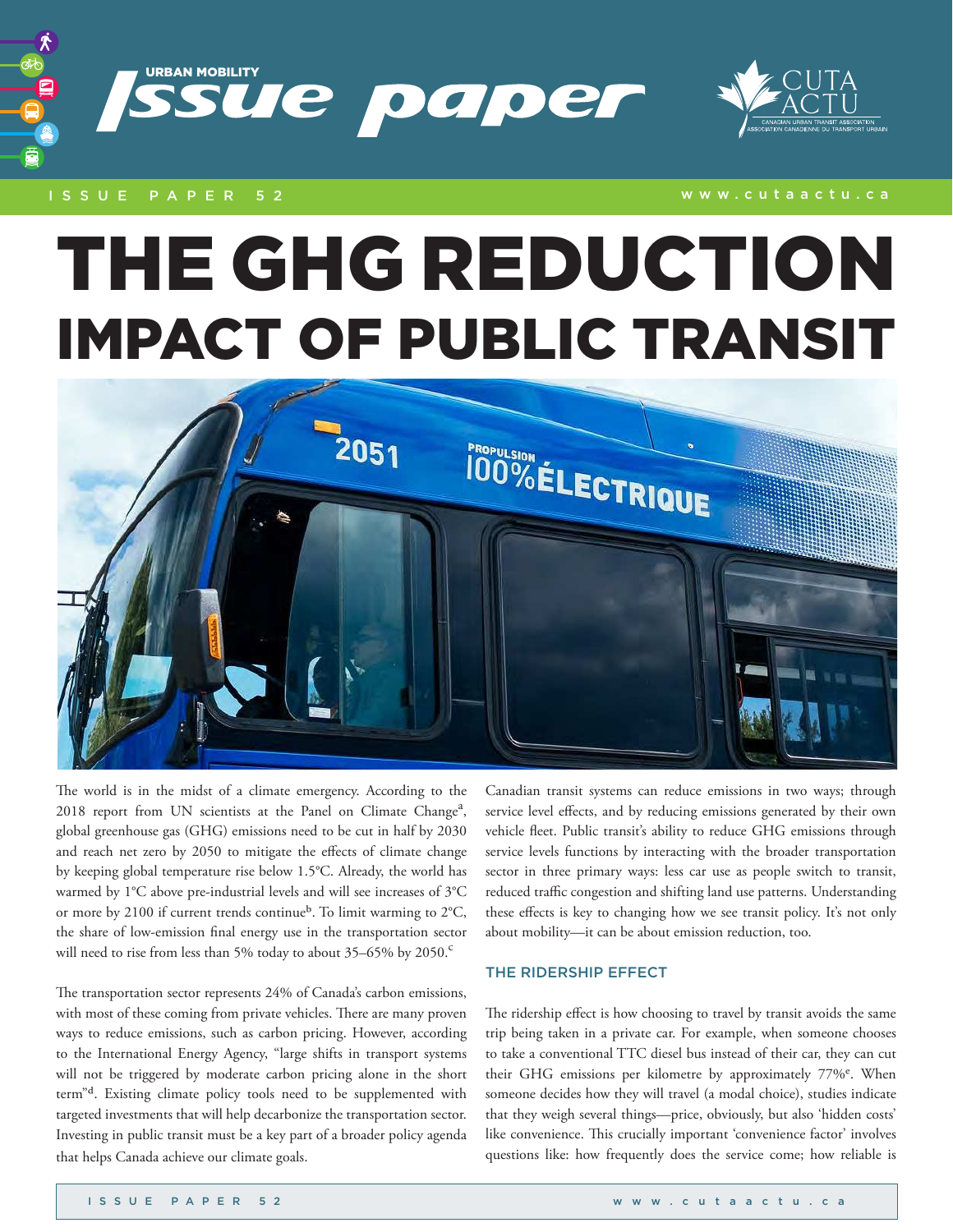it to get me to my destination on time; and how long will it take me to get there compared to by car? These service factors are important in understanding why someone might spend significantly more money to own a car rather than take public transit $^{\rm f.}$ 

Operating funding is the key determinant in changing commuter behaviour and encouraging modal shift. Why key? Because it determines how flexible transit systems can be in increasing service level factors that determine how convenient transit is to use, such as accessibility, frequency and reliability. It also allows transit systems to make these service enhancements without having to increase fares, which studies indicate can be counterproductive to ridership growth<sup>g</sup>.

When considering public transit's role among climate policy options, it is important to recognize that investment in operations, whether it affects prices or service levels, may be just as important as carbon pricing in changing commuter behaviour. A ridership trends study conducted by the University of Toronto found compelling evidence of service and price impacts on the number of people taking transit<sup>h</sup>. This study indicated that there is a direct correlation between gasoline prices and transit ridership: when gasoline prices go up by 10%, transit ridership increases by 1.44%. On the other hand, the study also indicated that the higher fares go, the lower ridership gets. If households spent 10% more on public transit, ridership would fall by 1.43%.

Another metric to consider is how operating budgets translate into service expansion, and how this in turn translates into ridership increases. Each 10% increase in a transit system's total operating budget is likely to yield a 5.5% increase in 'vehicle revenue hours', which is a way of measuring broad-based service levels. Each 10% increase in these vehicle revenue hours is likely to increase ridership by 10%.

Evidence also suggests that the impacts of policy tools on changing commuter behaviour are also complementary—when combined, they can have greater impact than the sum of their parts<sup>i</sup>. Accordingly, increasing operational funding to improve critical service level outcomes can be a key tool that works with others, such as carbon pricing to increase ridership and reduce GHG emissions.

The more affordable and convenient transit is, the more likely people are to take it. It may seem obvious, but both of these rely on operating funding. Empowering transit systems to help more people choose transit should be a primary concern for policymakers who want to act on climate change.

#### Operational funding leads to tripling ridership in Brampton

The City of Brampton has taken advantage of the Ontario government's dedicated Gas Tax Funds for Public Transit program to invest in transit operations, including introducing a hybrid-electric ZÜM express BRT service. Since the provincial program was fully implemented in 2006, the City of Brampton has seen ridership grow from 10 million trips to 31 million trips in 2018. While a large part of this increase is due to population growth, ridership per capita has doubled over the last decade, indicating a strong success for the operational investments. BRT Buses run every 7-15 minutes every day of the week, and all ZÜM buses are equipped with on-board technology that can influence traffic signals if a ZÜM bus is running behind schedule. By increasing service coverage, service speed and frequency, Brampton has emerged as a leader for using operational investments to increase ridership.

## REDUCED CONGESTION

When someone takes a bus or train, they occupy far less road space than they would have if they had driven their car. The average transit vehicle carries more than 40 people<sup>j</sup>, while 84.8% of all commutes by car are done by a single person driving alone<sup>k</sup>. When we talk about large masses of people in cities commuting to work, the fewer of those people taking transit, the worse congestion will get.

By investing in public transit, we can reduce congestion and eliminate the additional GHG emissions created by stop-and-go idling. A 2016 study conducted by Montreal's transit system found that the STM reduced GHG emissions from congestion alone by about 836,000 metric tonnes of CO2 per yearl. An additional benefit is that when travel becomes more space- efficient, it means less public space needs to be afforded to roads and parking, which in turn helps create denser, more sustainable development.

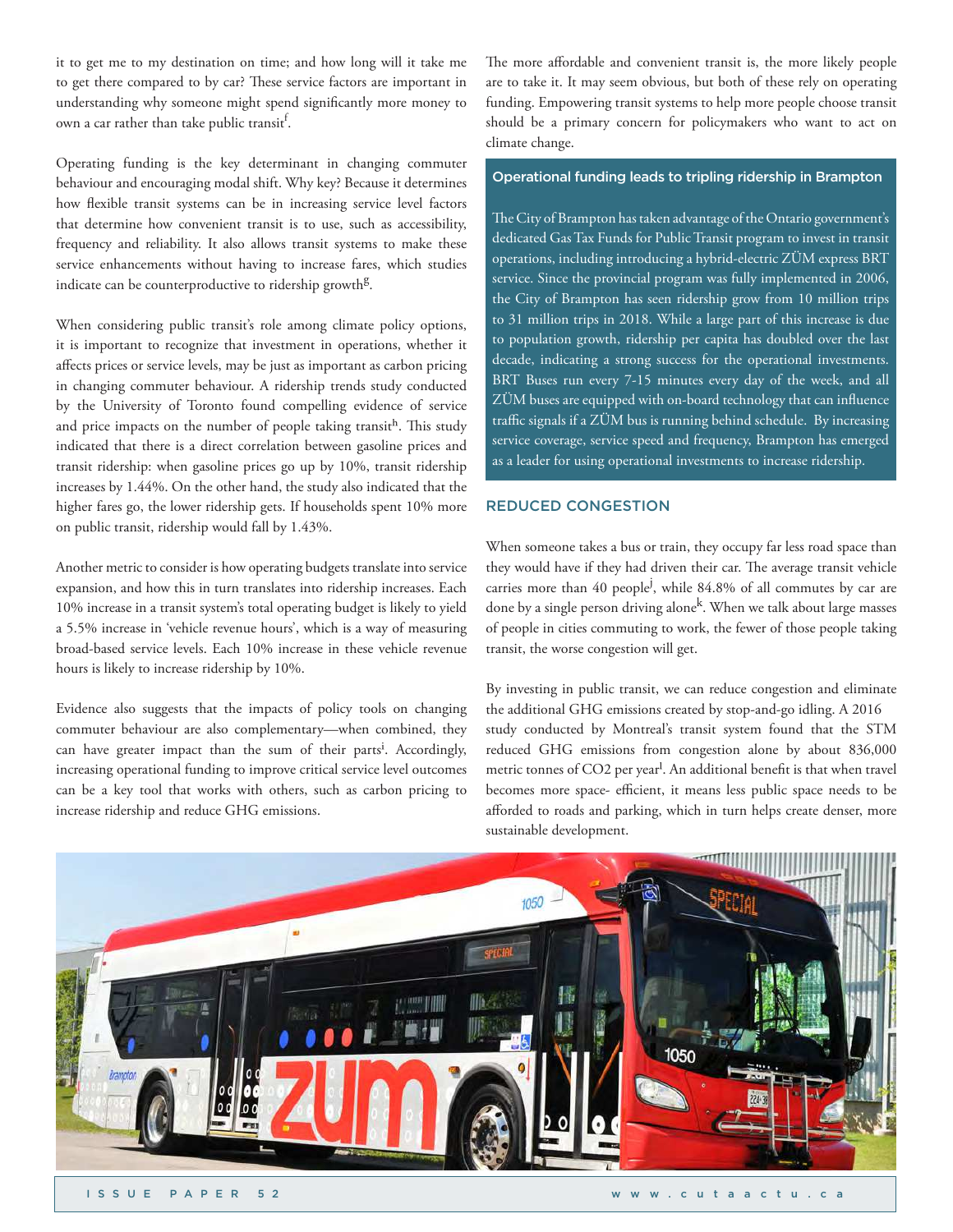#### THE LAND USE EFFECT

Transit supports more sustainable and dense cities by clustering economic activity in areas accessible by transit in a process called 'agglomeration'. This process shifts the housing and living patterns in urban areas. Sometimes, this is done through transit-oriented development, which when done right, the World Bank defines as "a planning and design strategy that consists in promoting urban development that is compact, mixed-use, pedestrian- and bicycle-friendly, and closely integrated with mass transit by clustering jobs, housing, services, and amenities around public transport stations"m. A 2015 study showed that population density in U.S. cities would be 27% lower if they did not have transit systems to support compact development. In other words, U.S. cities would consume 37% more land to house their current populations.<sup>n</sup>

Denser cities increase the use of public transit, shorten commutes and leads to 'trip-chaining'. This is when people consolidate multiple trips into one, especially when walking to and from transit stations located near hubs of economic activity. Most importantly, it helps to limit urban sprawl, a form of land use that increases trip frequency and length, encourages car use, and increases carbon pollution. Suburban households, for example, use their cars three times as much as households in city centres<sup>o</sup>.

Governments in Canada spend billions more on roads, highways and bridges than they do on transit<sup>p</sup>. Yet, there is strong evidence that building new roads does not reduce congestion due to what economics calls the law of induced demand—that building more roads encourages more people to use them<sup>q</sup>. In addition to this huge disparity in subsidy levels, most roads do not have mobility pricing, while transit does. These carrots and sticks induce real behaviour changes which promote the use of cars over transit and urban sprawl over densification.



# LEADING THE GREEN MOBILITY REVOLUTION

With Canada being home to innovative and growing firms such as NFI Group (Formerly New Flyer Industries) and Nova Bus, our transit industry is a world leader in manufacturing zero-emission transit vehicles. Montreal and Toronto have a target to green their entire transit fleets by 2040. Vancouver has set the same target for 2050.

The problem is that today, battery-powered electric and other lowcarbon technology buses can be up to double the capital cost of regular diesel-powered vehicles. But without additional financial support, transit systems are forced to confront a trade-off. They can reduce emissions by increasing service, but this will likely involve fuels like diesel. Or they can buy electric buses and expand service by less. To maximize GHG reductions, they should be helped to expand service and electrify their fleets concurrently.

# KEY IMPACTS OF PUBLIC TRANSIT ON GHG EMISSIONS

Current public transit services in Canada reduce net GHG emissions by between 6.1 and 14.3 megatonnes a year, depending on the land use multiplier estimate used  $(1.9 - 4)^u$ . At the high-end estimate, this is equivalent to taking over three million cars off the road<sup>v</sup>.

Switching our current urban transit fleet to low-carbon vehicles could reduce tailpipe GHG emissions by up to an additional 1.37 megatonnes a year<sup>w</sup>. Each additional \$250 million invested in transit operations could reduce GHG emissions from cars and trucks by the equivalent of taking between 57,000 to 120,000 cars off the road, depending on the land use multiplier used $^{\mathrm{x}}.$ 

One solution would be to have the federal government introduce a voucher program to offset the capital costs of zero-emission vehicles. This would incentivize transit systems to both green their fleets and expand service at the same time. Ideally, these vouchers would be given to registered sellers and would be a point-of-purchase subsidy modeled after the existing iZEV program<sup>r</sup> for electric cars. In February 2020, CUTA submitted a Zero-Emission Bus Procurement Incentive Program (ZEBPIP) recommendation to the federal government as part of the 2020 pre-budget consultation process<sup>s</sup>. This recommendation outlined how such a program could work, and also indicated the need for support to cover costs related to the buildout of charging infrastructure.

Another complementary solution would be for the federal government to partner with provinces and municipalities to help fund transit operations. If transit's operating funding is left primarily to the municipal level, which only has access to 10% of Canada's tax base, its ability to help reduce emissions will be constrained. Municipal budgets are already stretched thin as they are responsible for 60% of the country's infrastructure, with limited revenue tools<sup>t</sup>.

During the 2019 federal election, Prime Minister Trudeau pledged an additional \$3 billion annual funding for public transit and a permanent transit fund. As this new funding envelope is developed, the scope of federal investments should be widened to include operations. An example of how this could work already exists in Ontario's Gas Tax Funds for Public Transit program, which has a long and consistent history of increasing transit ridership. With federal involvement in funding transit operations, significant reductions in carbon emissions could be achieved by tracking outcomes such as ridership growth and modal share.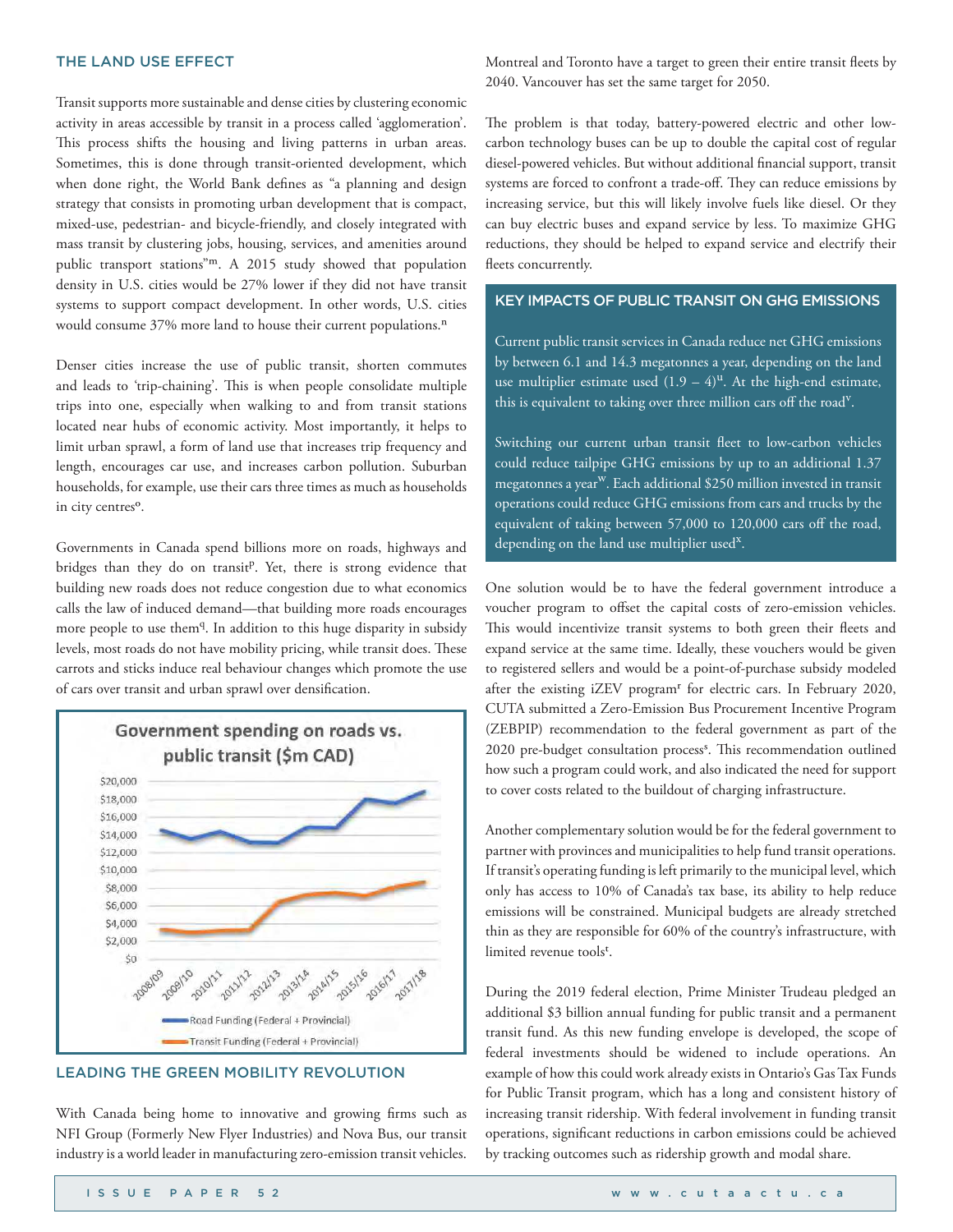# ECONOMIC IMPACTS IF INVESTING IN ZEV

Canada's economic position for manufacturing heavy-duty electric vehicles, such as buses is more advanced than it is for passenger cars. We are one of a very small number of countries with multiple heavy-duty electric vehicle manufacturing companies with significant presence. In 2018, 75% of electric HDVs sold in Canada were built by OEMs with global headquarters here<sup>y</sup>.

Today, Canada's ZEV economy accounts for about \$1.1 billion of GDP and employs around 10 thousand people<sup>z</sup>. Most ZEV-related economic activity (about 92%) comes from providing transport services, such as freight and passenger transport<sup>aa</sup>. According to Navius research<sup>bb</sup>, In response to current policy, this economy is projected to grow to \$43 billion of GDP and 342 thousand workers by 2040. Under stronger policy direction, however, this could grow to \$152 billion and 1.1 million workers by 2040. A recent white paper co-authored by the International

Council on Clean Transportation and the Pembina Institute recommended that the federal government develop additional incentives that specifically support the uptake of electric buses by transit agencies and deliver targeted support to Canadian-based manufacturers of heavy-duty transit vehicles<sup>cc</sup>. A vision for Canadian leadership in the green transportation industry should be part of what has been called a 'challenge-driven industrial strategy' by leading policy thinkers<sup>dd</sup>.

Canada's transit systems can help reduce carbon emissions in many ways. But one thing is clear, the more it can be a part of daily life for more people, the more it will help meet our climate goals. If our buses carry more people and directly reduce their own tailpipe emissions, transit's ability to be part of the climate solution only grows. For this reason, additional federal policy support for operational funding and stimulating the growth of the Canadian heavy-duty ZEV market and manufacturing base is warranted.



The Canadian Urban Transit Association (CUTA) is the voice of Canada's public transit industry. For additional information including research reports, industry updates, news bulletins and more, please contact us or visit our website.









communications@cutaactu.ca



E3